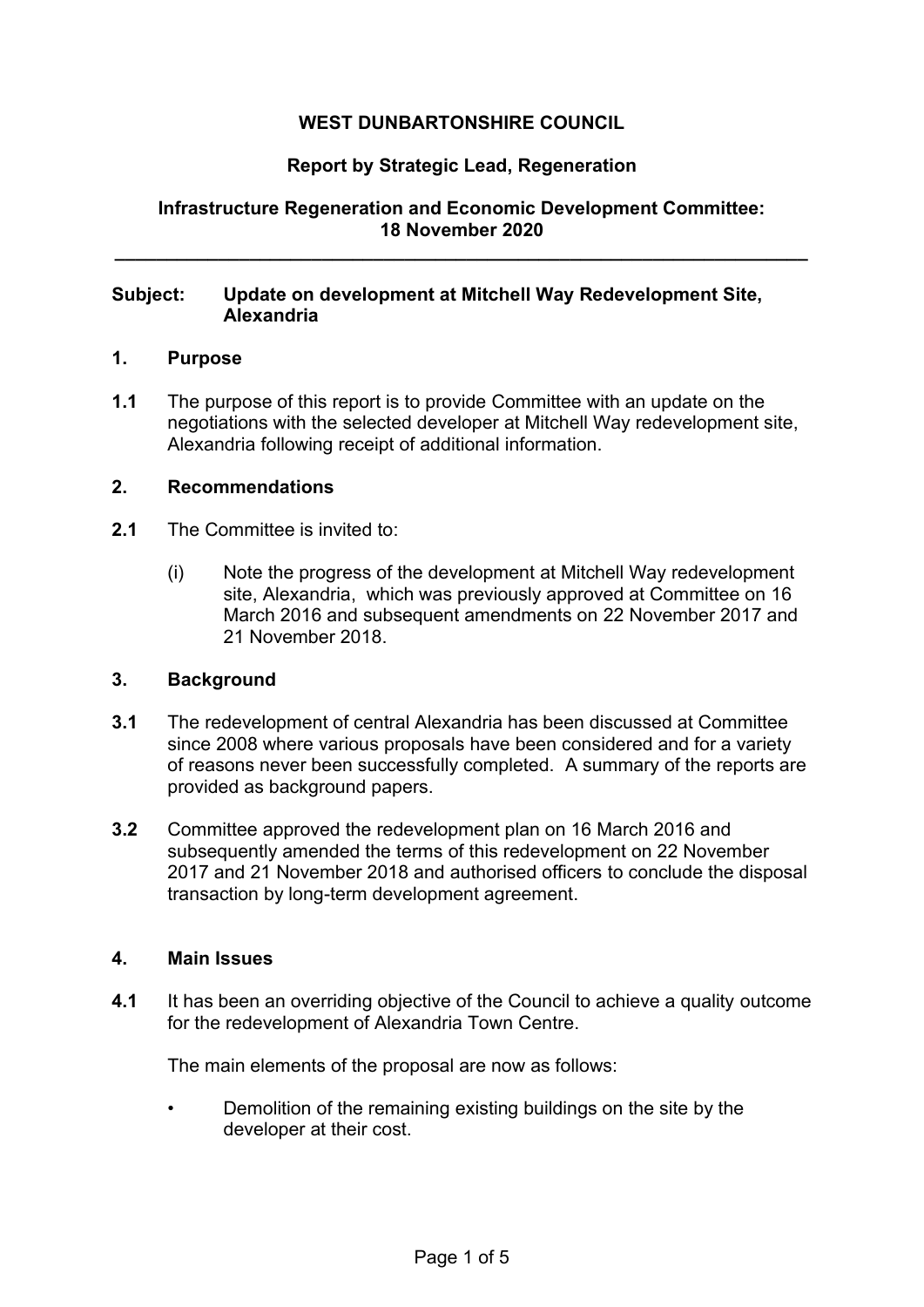- A food-store (25,000 square feet) with 134 car parking spaces, separate customer and service accesses from Bank Street and a layout which seeks to address level differences by providing a sloping landscape buffer around the car park. The developer has already carried out PAN consultation and will work closely with Planning Department to ensure a high quality design for Alexandria.
- A three storey development facing Bank Street and Mitchell Way comprising:-
	- 21, 1 and 2 bed residential units with 15 parking spaces to the rear, accessed from Church Street. This is a reduction from the original proposal by 3 units. Again the developer will work closely with Planning Department to ensure a high quality design for Alexandria. The developer is working with their partner Glenesk to build and develop this social housing aspect;
	- 4 ground floor retail units size to be agreed and built at the developers expense. It is expected that the retail units will be built at a cost of in the region of approximately £200k with the specification to be confirmed. This is to accommodate existing tenants currently in the Mitchell Way development and will comprising of a joint unit size of between 10,000 and 12,500 square feet with service access from Church Street and parking spaces for staff; this has decreased from the original proposal but the income from these units will now directly be received by West Dunbartonshire Council rather than a third party. Expected income could be in the region of £45,000 per annum.
- Public realm improvements to the remaining section of Mitchell Way and the western side of Bank Street will be carried out in conjunction with the Council's Regeneration team who will work closely with the developer to ensure a high quality design to match with the existing improvement works already carried out. These works are anticipated to be in the region of £800,000.with the developer contributing £100,000 of these costs.
- It has been noted previously that due to site constraints, abnormals and relocation of utility pipework there is no value to the site itself.
- **4.2** Following Committee approval on 21 November 2018 it was agreed to progress with Lidl UK Gmbh and following what has been prolonged and detailed discussions the indication is that Lidl UK Gmbh are looking to progress their planning application with a view to being onsite in June 2021.
- **4.3** The revised terms allow a substantial annual income to the Council which was not part of the original proposal and ensures the retention of the current tenants in Mitchell Way and provides them with newly refurbished units to trade from.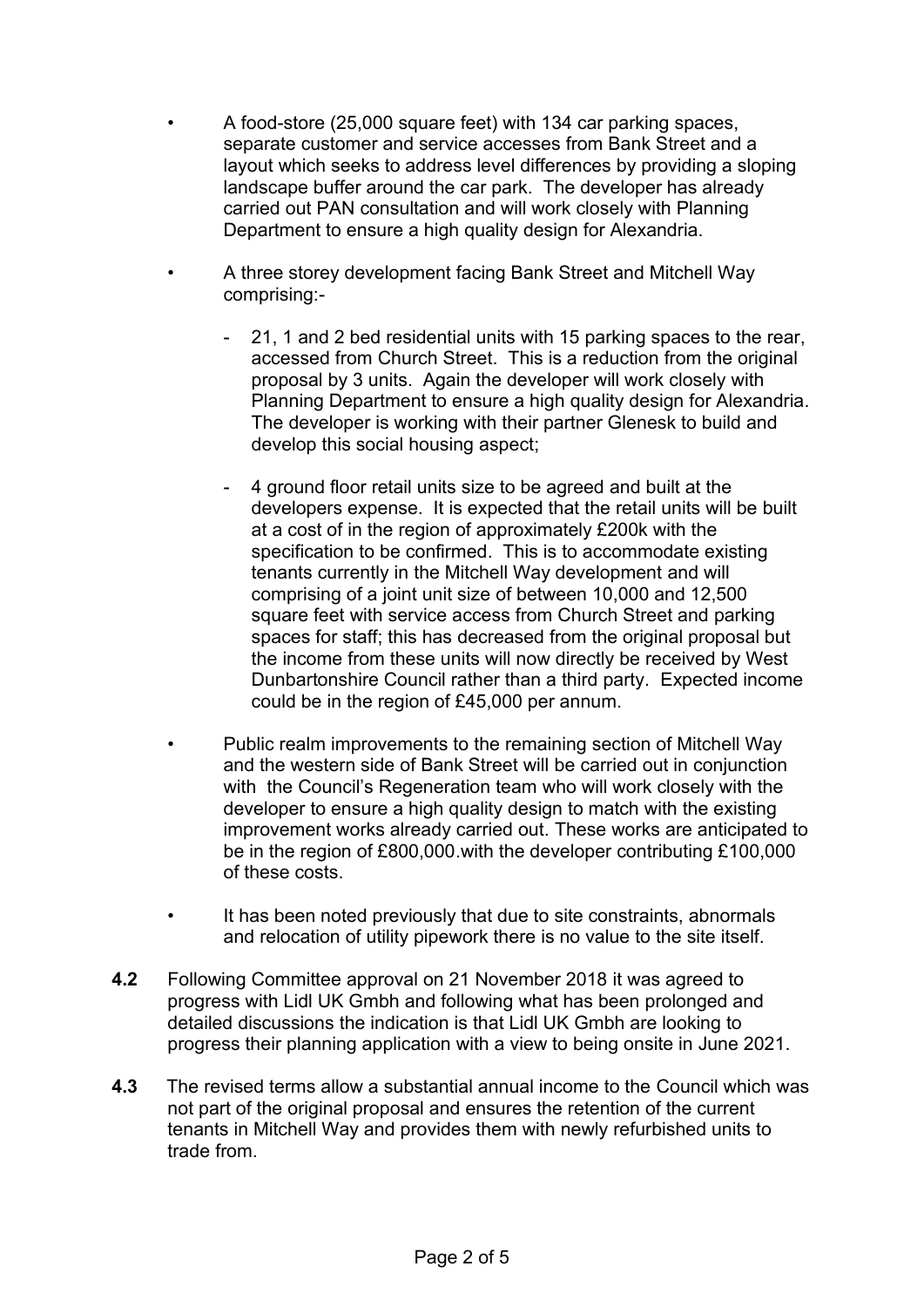# **5. People Implications**

**5.1** There are no significant people implications other than the resources required by the Asset Management and Legal Services to conclude the proposed disposal.

## **6. Financial and Procurement Implications**

- **6.1** The financial implications are that the Council will now receive an income stream from the redeveloped retail units whereas the original proposal removed this income stream. This income stream could be in the region of £45,000 per annum.
- **6.2** The developer will at a cost of approximately £200k provide retail units to be let out by WDC. Fit out of retail units are expected to be in the region of £200,000.
- **6.3** Public realm works will be carried out to Mitchell Way which will be in excess £800,000. The Developer will contribute £100,000 towards these works with £700,000 being set aside by Regeneration team.
- **6.4** There are no procurement implications arising from this report.

## **7. Risk Analysis**

- **7.1** There is a risk that the redevelopment does not proceed due to unknown factors at this time which may result in a remarketing of the site.
- **7.2** We acknowledge the general uncertainty created by the coronavirus pandemic and that this may influence the prospective buyers plans adversely.

## **8. Environmental Sustainability**

**8.1** The proposal is principally a financial one and future use of the site would require to comply with normal statutory frameworks.

## **9 Equalities Impact Assessment (EIA)**

**9.1** An Equality Impact Screening did not indicate any further action required.

## **10. Consultation**

**10.1** Consultations have been undertaken with Regulatory in relation to the proposed disposal.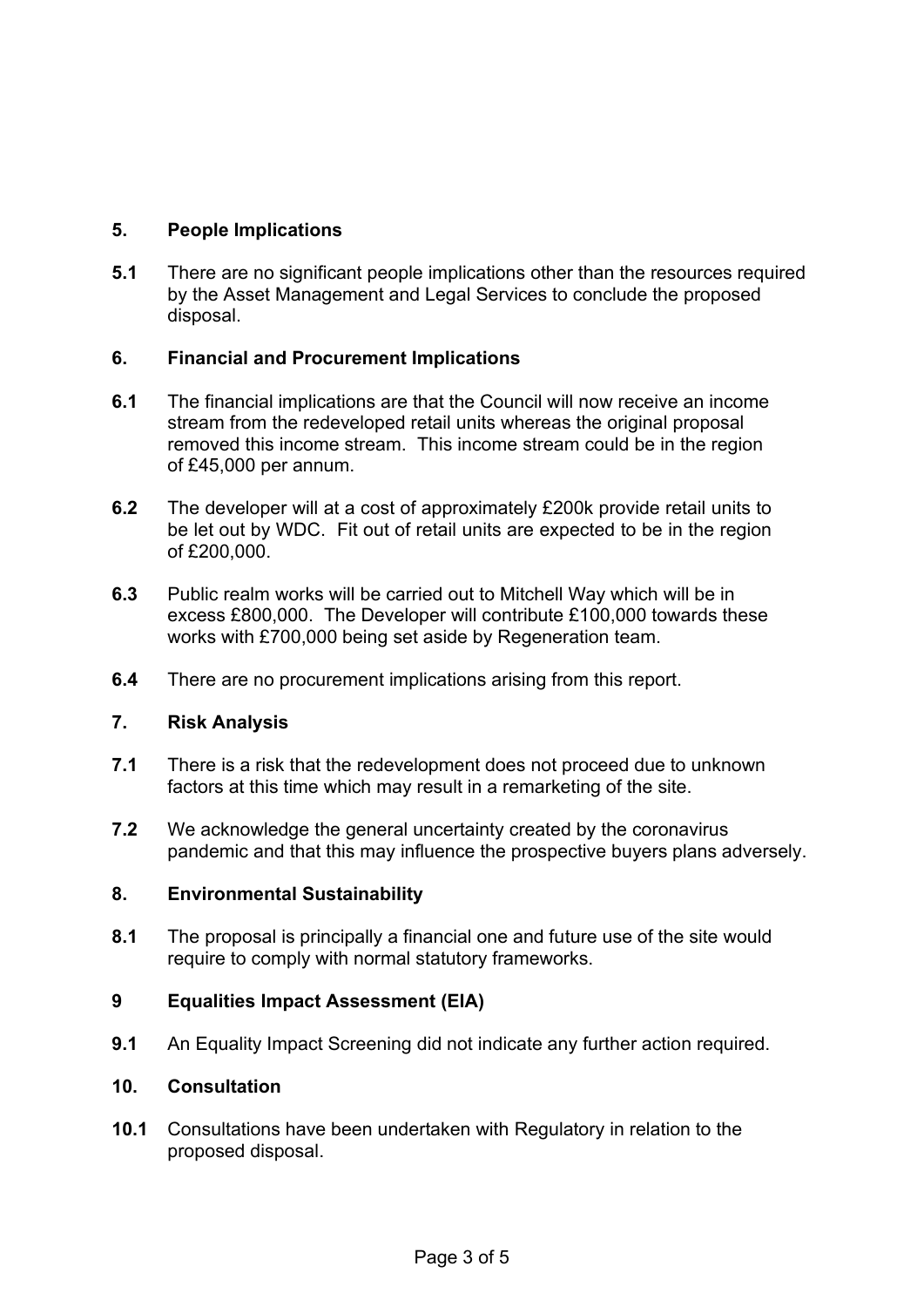## **11. Strategic Assessment**

- **11.1** This report contributes to the Council's Strategic Priorities and in particular towards: economic growth and employability
- **11.2** This development will also support the four strategic priorities of the Council's updated Economic Development Strategy (2015-2020):
	- Stimulating economic investment and growing the business base;
	- Improving the skills of all our people and supporting them into work;
	- Creating an inclusive and prosperous place where people choose to live, work and invest; and
	- Building stronger partnerships and innovative approaches to delivery.

### **Jim McAloon**

Strategic Lead, Regeneration Date: 2 November 2020

| <b>Person to Contact:</b> | Michelle Lynn, Assets Co-ordinator, Council Offices,<br>Bridge Street, Dumbarton, G82 1NT. T:01389 776992<br>Email: michelle.lynn@west-dunbarton.gov.uk |
|---------------------------|---------------------------------------------------------------------------------------------------------------------------------------------------------|
| <b>Appendices:</b>        | None                                                                                                                                                    |
| <b>Background Papers:</b> | Report to Housing, Environment and Economic<br>Development (HEED) Committee of 9 January 2008<br>entitled Alexandria Town Centre Masterplan Update      |
|                           | Report to HEED Committee of 8 October 2008 entitled<br>Alexandria Town Centre Masterplan                                                                |
|                           | Report to HEED Committee of 3 March 2010 entitled<br>Alexandria Masterplan: Mitchell Way Marketing Brief                                                |
|                           | Report to HEED Committee of 3 March 2010 entitled<br><b>Surplus Council Housing Stock: Owners</b>                                                       |
|                           | Report to Council of 29 Jan 2011 entitled Securitisation of<br>the Council's Non Operational Estates Portfolio                                          |
|                           | Report to HEED Committee of 7 September 2011<br>entitled Alexandria Masterplan: Mitchell Way<br>Redevelopment Site;                                     |